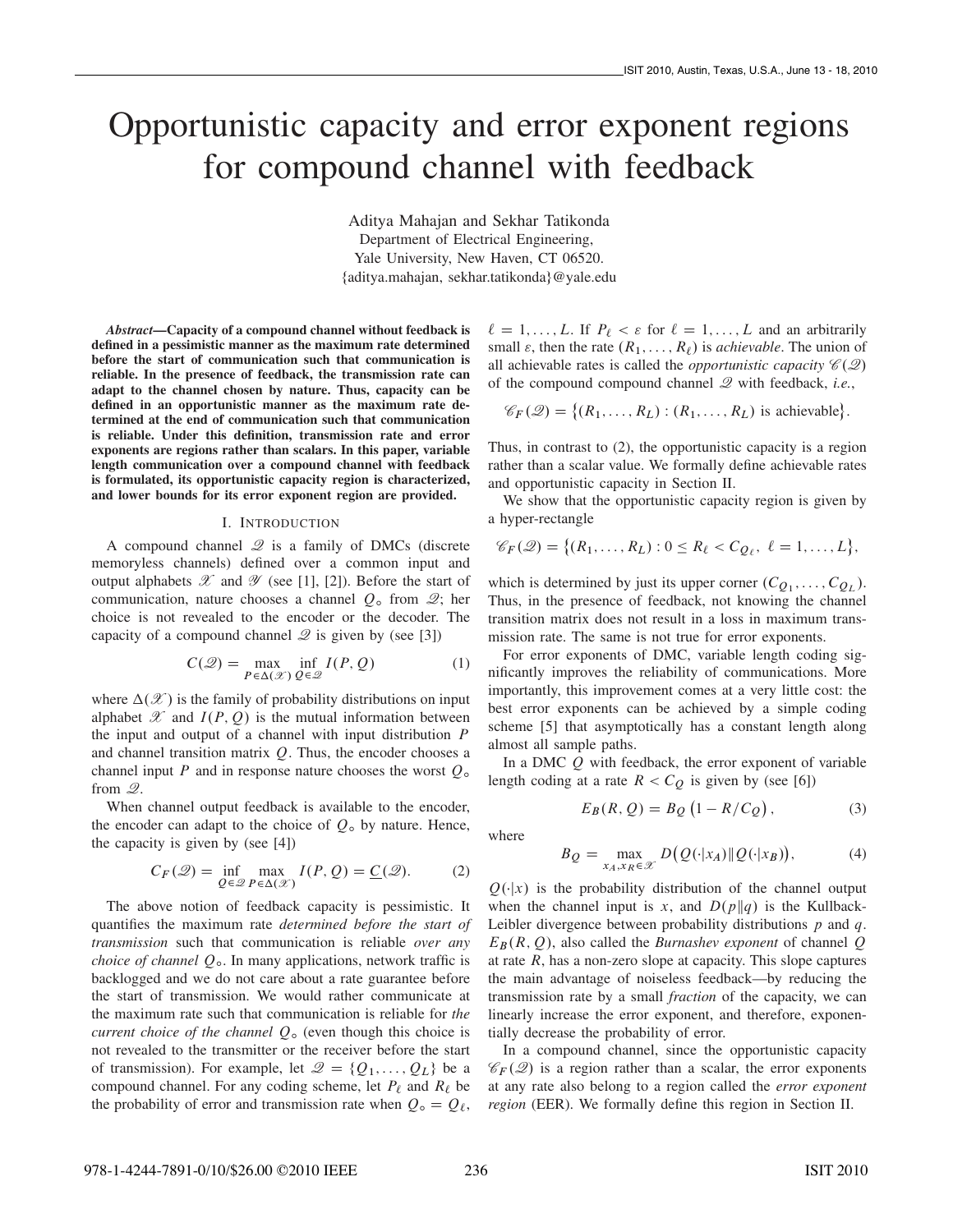In Section III, we propose a variable length coding scheme for communicating over a compound channel. The error exponent  $(E_1, \ldots, E_L)$  of this coding scheme at any rate  $(R_1,\ldots,R_L) \in \mathscr{C}_F(\mathscr{Q})$  is within a multiplicative factor of the Burnashev exponent of DMC  $Q_0$ , *i.e.* 

$$
E_{\ell} \ge \alpha B_{Q_{\ell}} (1 - R_{\ell}/C_{Q_{\ell}})
$$

where  $\alpha$  depends on  $\mathcal{Q}$ . Thus, this coding scheme retains the main advantage of communicating over of noiseless feedback—the error exponent has a non-zero slope at all rates in the capacity region, including points near the boundary.

The main contributions of this paper are threefold.

- 1) We define opportunistic capacity and error exponent regions of a compound channel with feedback. These notions are more realistic than the traditional worse case performance guarantees in compound channels.
- 2) We propose a simple and easy to implement coding scheme whose error exponents are within a multiplicative constant of the best possible error exponents.
- 3) We show that for variable length communication, explicitly using a training sequence can lead to reasonable error exponents. For example, the error exponent of our proposed scheme have a non-zero slope at all rates in the capacity region.<sup>1</sup>

#### II. OPPORTUNISTIC CAPACITY AND ERROR EXPONENTS

Definition 1 (Variable length coding scheme) A *variable length coding scheme* for communicating over a compound channel  $\mathcal{Q} = \{Q_1, \ldots, Q_L\}$  with feedback is a tuple  $(M, f, g, \tau)$  where

- $M = (M_1, \ldots, M_L)$  is the *compound message size* where  $M_e \in \mathbb{N}$   $\ell = 1$  *L* Define  $M = \prod_{i=1}^{L} M_e$  $M_{\ell} \in \mathbb{N}, \ell = 1, \ldots, L$ . Define  $\mathcal{M} = \prod_{\ell=1}^{L} \{1, \ldots, M_{\ell}\}.$ <br> $\mathbf{f} = (f, f_2, \ldots)$  is the encoding strategy where  $f, \mathcal{M}$
- $\mathbf{f} = (f_1, f_2,...)$  is the *encoding strategy* where  $f_t : \mathcal{M} \times$ <br> $\mathcal{M}^{t-1} \rightarrow \mathcal{X} \neq \in \mathbb{N}$  is the encoding function used at time  $\mathscr{Y}^{t-1} \mapsto \mathscr{X}, t \in \mathbb{N}$  is the encoding function used at time
- t.<br>  $\bullet \mathbf{g} = (g_1, g_2,...)$  is the *decoding strategy* where  $g_t$ :<br>  $\mathcal{U}^t \mapsto \left( \begin{array}{cc} \downarrow^t & \downarrow^t \\ \downarrow^t & \downarrow^t \end{array} \right)$  (*Q*) (*Q*) (*Q*) (*Q)* (*Q)* (*Q)* (*Q)* (*Q)* (*Q)* (*Q)* (*Q)* (*Q)* (*Q)* (*Q)* (*Q)* (*Q)* (*Q)*  $\mathscr{Y}^t \mapsto \bigcup_{\ell=1}^L \{(\ell, 1), (\ell, 2), \ldots, (\ell, M_\ell)\}, t \in \mathbb{N}$  is the decoding function at time t decoding function at time  $t$ .
- $\tau$  is the stopping time with respect to the channel outputs  $Y^t$ . More precisely  $\tau$  is a stopping time with respect to Y<sup>t</sup>. More precisely,  $\tau$  is a stopping time with respect to the filtration  $\Omega^{\mathcal{Y}^t}$   $t \in \mathbb{N}$ the filtration  $\{2^{\mathcal{Y}^t}, t \in \mathbb{N}\}.$

The coding scheme is known to both the transmitter and the receiver. Variable length communication takes place as follows. A *compound message*  $\mathbf{W} = (W_1, \ldots, W_L)$  is generated such that  $W_{\ell}$  is uniformly distributed in  $\{1, \ldots, M_{\ell}\}$ .<sup>2</sup> The transmitter uses the encoding strategy (*f. f.*) to generate transmitter uses the encoding strategy  $(f_1, f_2,...)$  to generate channel inputs  $X_1 = f_1(W), X_2 = f_2(W, Y_1), \dots$  until the stopping time  $\tau$  with respect to the channel outputs. ( $\tau$  is known to the transmitter because of feedback.) The decoder then generates a decoding decision  $(\hat{L}, \hat{W}) = g_{\tau}(Y_1, \ldots, Y_{\tau}).$  The decoding decision consists of two components: an estimate  $\overline{L}$  of the channel, and an estimate  $\overline{W}$  for the  $\overline{L}$ component of W. A communication error occurs if  $\hat{W} \neq W_{\hat{L}}$ . When communication is successful one of  $M_{\hat{L}}$  messages is conveyed without error. Note that successful communication does not require  $\hat{L}$  to be the equal to the index of the true channel.

The two main performance metrics of a coding scheme are its rate and error probabilities. Both the rate and error probabilities are vectors (rather than scalars) and denoted by  $\mathbf{R} = (R_1, \ldots, R_L)$  and  $\mathbf{P} = (P_1, \ldots, P_L)$ , respectively. These are defined as follows.

**Definition 2 (Rate)** The rate  $\mathbf{R} = (R_1, \ldots, R_L)$  of a coding scheme  $(M, f, g, \tau)$  is given by  $R_\ell = \mathbb{E}_\ell [\log M_{\hat{L}}] / \mathbb{E}_\ell[\tau]$  where  $\mathbb{E}_{\ell}[\cdot]$  is a short hand notation for  $\mathbb{E}[\cdot|Q_{\circ} = Q_{\ell}]$ . Note that the  $R_\ell$  component of the rate vector **R** depends on the compound message size **M** and not just its  $M_\ell$  component.

Definition 3 (Probability of error) The probability of error  $P = (P_1, \ldots, P_L)$  of a coding scheme  $(M, f, g, \tau)$  is given by  $P_{\ell} = \mathbb{P}_{\ell}(\hat{W} \neq W_{\hat{L}})$  where  $\mathbb{P}_{\ell}(\cdot)$  is a short hand notation for  $\mathbb{P}(\cdot | Q_{\circ} = Q_{\ell}).$  $\mathbb{P}(\cdot|Q_{\circ} = Q_{\ell}).$ 

Rate and probability of error give rise to two asymptotic performance metrics, *viz.*, achievable rate and error exponents. These are defined as follows.

**Definition 4 (Achievable rate)** A rate vector  $\mathbf{R} = (R_1, \ldots, R_L)$  is said to be *achievable* if there exists a sequence of variable length coding schemes  $(\mathbf{M}^{(n)}, \mathbf{f}^{(n)}, \mathbf{g}^{(n)}, \tau^{(n)}), n \in \mathbb{N}$  such that:

- 1)  $\lim_{n\to\infty} \mathbb{E}_{\ell}[\tau^{(n)}] = \infty$  for  $\ell = 1, \ldots, L$ .
- 2) For any  $\varepsilon > 0$ , there exists a  $n_o(\varepsilon)$  so that for all  $n \ge n_o$  (c) we have  $P^{(n)} > 0$  and  $P^{(n)} > P_o 0$  for all  $n_o(\varepsilon)$ , we have  $P_{\ell}^{(n)} < \varepsilon$  and  $R_{\ell}^{(n)} \ge R_{\ell} - \varepsilon$ , for all  $n_e \ge R_{\ell} - \varepsilon$ , for all  $\ell = 1, \ldots, L.$

Note that our definition does not require  $\lim_{n\to\infty} \mathbb{E}_{\ell}[\tilde{L}^{(n)}] =$  $\ell$ , although we expect that any reasonable coding scheme will achieve that.

Definition 5 (Opportunistic Capacity) The union of all achievable compound rates is called the *opportunistic capacity region* of channel Q with feedback and denoted by  $\mathscr{C}_F(\mathscr{Q})$ .

In Corollary 1, we show that  $\mathcal{C}_F(\mathcal{Q})$  is given by a hyperrectangle with upper corner  $(C_{Q_1},...,C_{Q_L})$ .

Definition 6 (Error exponents) Given a sequence of coding schemes  $(\mathbf{M}^{(n)}, \mathbf{f}^{(n)}, \mathbf{g}^{(n)}, \tau^{(n)}), n \in \mathbb{N}$ , that achieve a rate<br>vector **R** the asymptotic exponent  $F_e$  of error probability vector **R**, the asymptotic exponent  $E_\ell$  of error probability  $P_{\ell}$  is given by  $E_{\ell} = \lim_{n \to \infty} -\log P_{\ell}^{(n)}/\mathbb{E}_{\ell}[\tau^{(n)}]$ . Then  $\mathbf{F} - (F, F)$  is the error exponent of sequence of coding  $\mathbf{E} = (E_1, \ldots, E_L)$  is the error exponent of sequence of coding schemes  $(\mathbf{M}^{(n)}, \mathbf{f}^{(n)}, \mathbf{g}^{(n)}, \tau^{(n)}), n \in \mathbb{N}$ .

Different sequence of coding schemes that achieve the same rate can have different exponents. Thus, the error exponents of a compound channel with feedback lie in a region, just like the error exponents of multi-terminal communication [8].

<sup>&</sup>lt;sup>1</sup>This is not a contradiction of the results of [7]. Unlike [7], we allow the coding scheme to vary the number of messages depending on  $Q_0$ .

<sup>&</sup>lt;sup>2</sup>All the probabilities of interest only depend on the marginal distributions of  $W_1, \ldots, W_L$ . So, the joint distribution of  $(W_1, \ldots, W_L)$  need not be specified.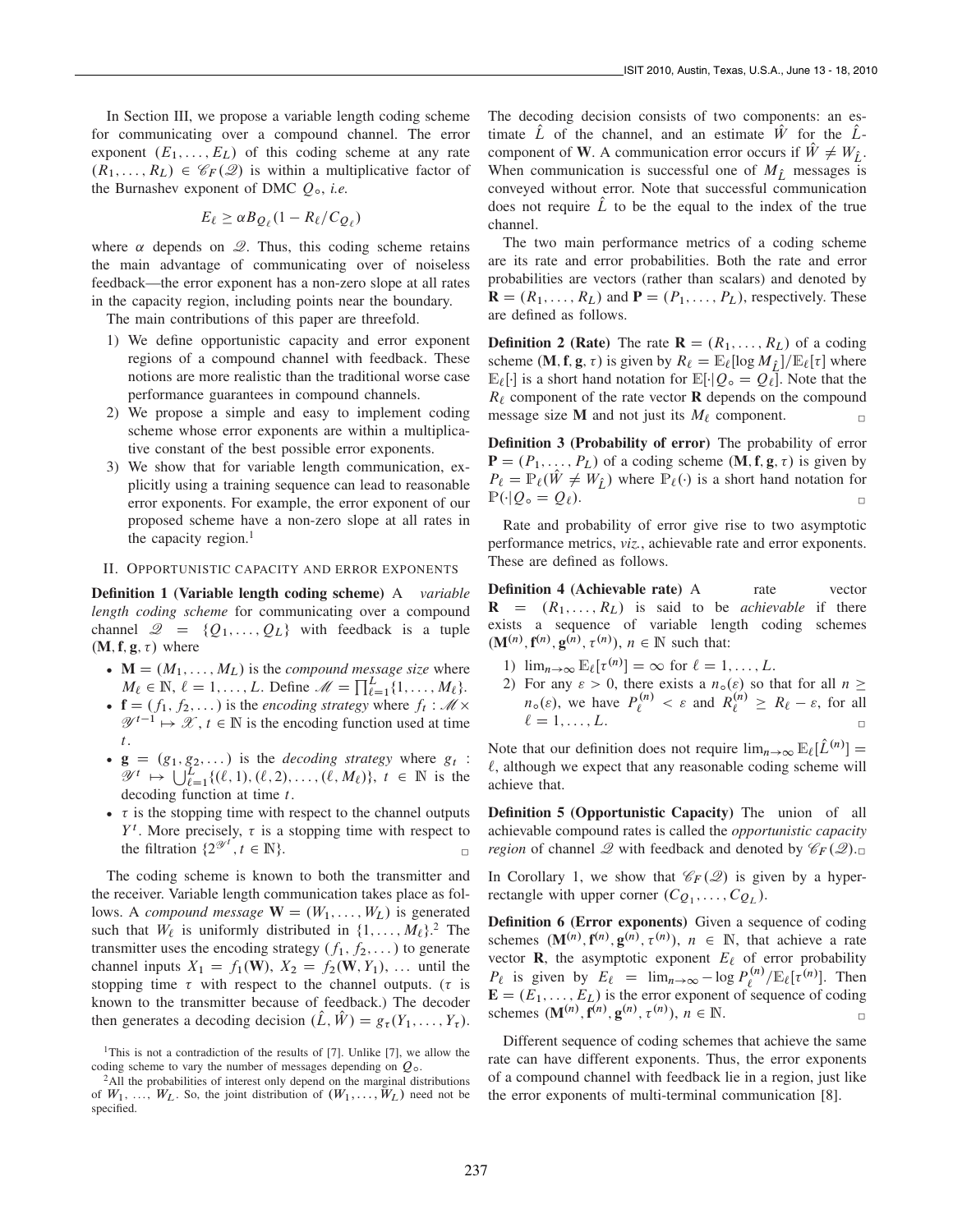Definition 7 (Error exponent region) For a particular rate R, the union of all possible error exponents is called the *the error exponent region* (EER) of a compound channel with feedback and denoted by  $\mathscr{E}(\mathbf{R})$ .

In this paper, we study the EER for all rate of the opportunistic capacity region and present lower bounds on the EER.

The above definitions of variable length communication is different from the traditional definition where  $M_\ell$  is a constant and a single message is communicated (see, for example, [7]). We allow the actual message W to depend on  $Q_0$  (even though  $Q_{\circ}$  is not known at the transmitter or the receiver). This allows for an additional degree of freedom in the choice of the coding scheme. However, this additional degree of freedom does not affect the opportunistic capacity region of compound channel; all rates within  $\mathcal{C}_F(\mathcal{Q})$  defined above can be achieved using the traditional variable length coding schemes. Neither do we know if this additional degree of freedom improves the EER since the EER of a compound channel has not been investigated using the traditional variable length coding scheme. The main advantage of this additional degree of freedom is that it significantly simplifies the coding scheme.

### *Operational interpretation*

A transmitter has to reliably communicate an infinite bit stream, which is generated by a higher-layer application, to a receiver over a compound channel with feedback. The transmitter uses a variable length coding scheme  $(M, f, g, \tau)$ . For ease of exposition, assume that all  $M_\ell, \ell = 1, \ldots, L$ , are powers of 2 so that  $\log_2 M_\ell$  is an integer. Let  $M^* =$  $\max\{M_1,\ldots,M_L\}$  and  $M_* = \min\{M_1,\ldots,M_L\}$ . The transmitter picks  $\log_2 M^*$  bits from the bit stream. The decimal expansion of the first  $\log_2 M_\ell$  of these bits determine the component  $W_{\ell}$  of W. The message W is transmitted as described above. At stopping time  $\tau$  the receiver passes  $(\hat{W}, \hat{L})$ to a higher-layer application (which then converts  $\hat{W}$  to bits) and the transmitter removes the first  $\log_2 M_{\hat{L}}$  bits from the  $\log_2 M^*$  initially chosen bits and return the remaining  $\log_2 M^* - \log_2 M_{\hat{L}}$  bits to the bit stream. Then, the above process is repeated.

If the traditional pessimistic approach is followed, only  $\log_2 M_*$  bits are removed from the bit stream at each stage. By following the opportunistic approach, with high probability  $\log_2 M_\ell$  bits are removed from the bit stream when the channel  $Q_0 = Q_\ell$ . By definition,  $M_\ell \geq M_*$ . Thus, by defining capacity in an opportunistic manner, an additional  $\log_2 M_\ell - \log_2 M_*$  bits are removed at each step.

#### *A. A trivial outer bound on error exponents*

Any coding scheme  $(M, f, g, \tau)$  for communicating over a compound channel  $Q$  can also be used to communicate over DMC  $Q_{\ell}$ . Hence, we have the following trivial upper bound on the EER.

Proposition 1 *For any variable length coding scheme for communicating over*  $\mathscr Q$  *at rate*  $(R_1, \ldots, R_L)$ *, each component* 



Fig. 1. The four phases of each transmission epoch.

*of the error exponent region is bounded by the Burnashev exponent of channel*  $Q_\ell$ , i.e.,

$$
E_{\ell} \leq B_{Q_{\ell}}(1 - R_{\ell}/C_{Q_{\ell}}) \qquad \qquad \Box
$$

In the remainder of the paper, we try to derive a reasonable lower bound on the EER.

## III. THE CODING SCHEME

## *A. The coding scheme*

We now describe a family of coding schemes to transmit at a rate vector  $(R_1,\ldots,R_L)$ . Let  $C_\ell$  denote the capacity  $C_{Q_\ell}$  of channel  $Q_\ell$ , and let  $\gamma_\ell = R_\ell/C_\ell$ . The proposed coding scheme transmits for multiple epochs, where each epoch consists of four phases, two of which are variable length. The number of epochs is a stopping time. The sequence of coding schemes is parameterized by  $n$ ; for a particular value of *n*, the scheme is parameterized by constants  $\beta_1(n)$ ,  $\beta_2(\ell, n)$ ,  $\beta_3(n)$ ,  $\beta_4(\ell, n)$ ,  $\ell = 1, \ldots, L$ , and channel estimation rules  $\theta_m(n)$  and  $\theta_c(n)$ .<br>The length of t

The length of the scheme depends on  $\theta_m(n)$  and  $\theta_c(n)$ . Let  $\pi$   $T^m$  and  $(T^c - T^c)$  be the exponents of channel  $(T_1^m, \ldots, T_L^m)$  and  $(T_1^c, \ldots, T_L^c)$  be the exponents of channel<br>extinction expect of rules  $\hat{A}$  (n) and  $\hat{A}$  (n) respectively. We estimation errors of rules  $\theta_m(n)$  and  $\theta_c(n)$ , respectively. We<br>assume that  $\hat{\theta}_c(n)$  and  $\hat{\theta}_c(n)$  are chosen such that  $T^m > 0$ assume that  $\hat{\theta}_m(n)$  and  $\hat{\theta}_c(n)$  are chosen such that  $T_{\ell}^m > 0$ and  $T_{\ell}^c > 0, \ell = 1, ..., L$ .<br>Let  $\kappa_{\ell} = T^c / R_{\Omega}$ . Bet

Let  $\kappa_{\ell} = T_{\ell}^{c}/B_{Q_{\ell}}$ . Before communication starts, the en-<br>der and the receiver agree upon a reference channel  $Q^*$ coder and the receiver agree upon a reference channel  $Q^*$ . Let  $\gamma^*$  and  $\kappa^*$  denote the  $\gamma$  and  $\kappa$  corresponding to  $O^*$ . Now define,

$$
\alpha_{\ell} = \frac{(1 + \kappa_{\ell})}{(1 - \gamma_{\ell})} \cdot \frac{(1 - \gamma^*)}{(1 + \kappa^*)}.
$$

The  $\beta$  parameters are chosen such that the expected length of the coding scheme when  $Q_{\circ} = Q_{\ell}$  is  $\alpha_{\ell} n$ . This means that the expected length of the coding scheme under the reference channel is *n*. We choose  $\beta_1(n)$ ,  $\beta_2(\ell, n)$ ,  $\beta_3(n)$ , and  $\beta_4(\ell, n)$ such that

- 1)  $\beta_1(n) > 0$ ,  $\lim_{n \to \infty} \beta_1(n) = 0$ , and  $\lim_{n \to \infty} \beta_1(n)n = \infty$ ;
- 2)  $\beta_2(\ell, n) > \alpha_\ell \gamma_\ell$  and  $\lim_{n \to \infty} \beta_2(\ell, n) = \alpha_\ell \gamma_\ell$ , for all  $\ell =$  $1, \ldots, L;$
- 3)  $\beta_3(n) > 0$  and  $\lim_{n \to \infty} \beta_3(n) = \frac{(1 \gamma^*)}{(1 + \kappa^*)}$ ; and
- 4)  $\beta_4(\ell, n) > 0$  and  $\lim_{n \to \infty} \beta_4(\ell, n) = \kappa_\ell \frac{(1 \gamma^*)}{(1 + \kappa^*)}$  $(1 + \kappa^*)$ , for all  $\ell = 1, \ldots, L.$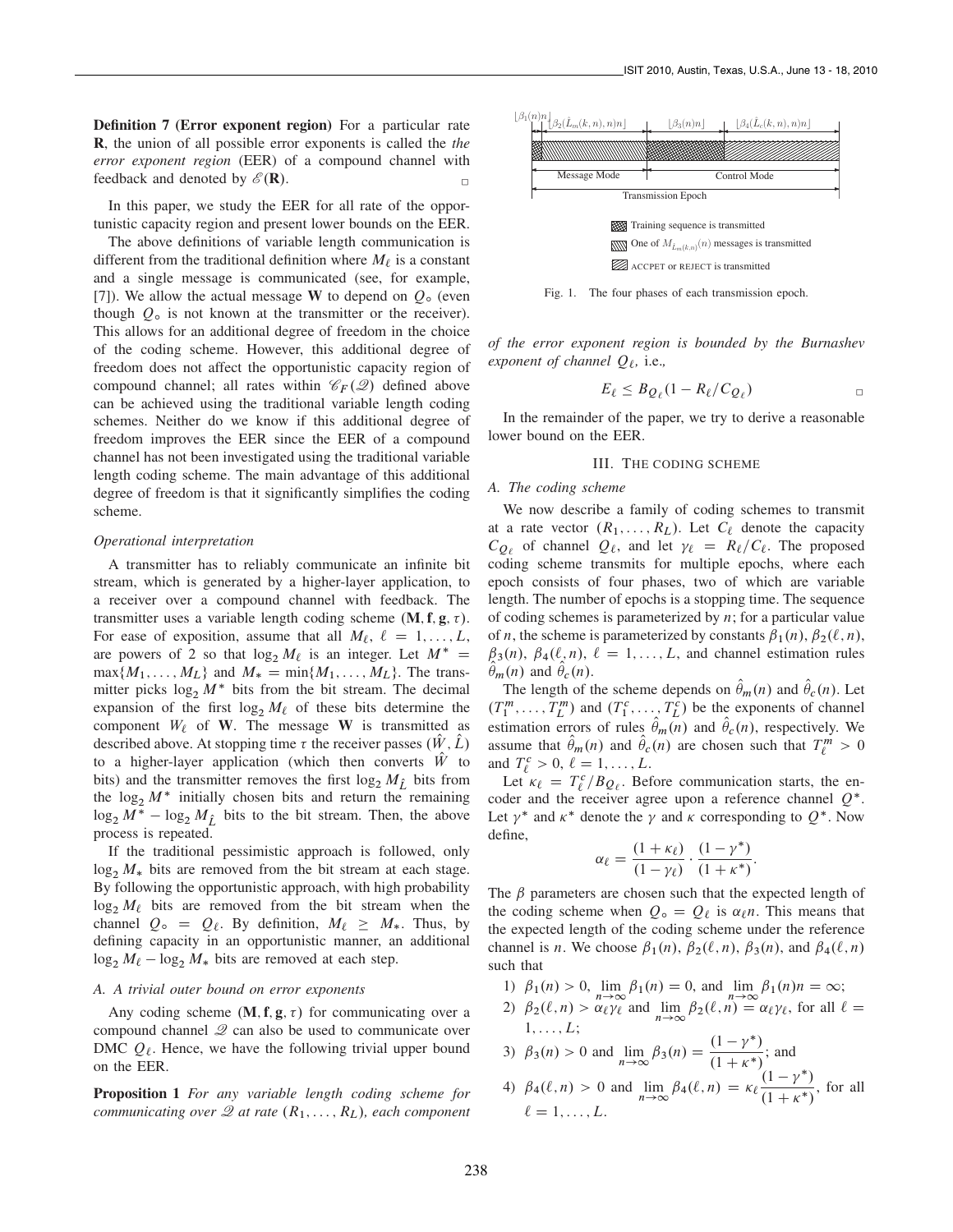When there is no ambiguity, we will drop the dependence on *n* and denote  $\beta_1(n)$  by  $\beta_1$ ,  $\beta_2(\ell, n)$  by  $\beta_2(\ell)$ ,  $\beta_3(n)$  by  $\beta_3$ and  $\beta_4(\ell, n)$  by  $\beta_4(\ell)$ . We assume that the *n* is large enough so that  $|\beta_i n| \approx \beta_i n$ ,  $i = 1, 2, 3, 4$ .

Epoch  $k, k \in \mathbb{N}$ , of the scheme consists of four phases (see Figure 1):

1) *Training phase*: The transmitter sends a training sequence  $z^{\beta_1 n}$ . The transmitter and the receiver use an estimation rule  $\theta_m(n)$  with the corresponding hypothesis<br>testing exponent  $(T^m - T^m)$  Let  $\hat{I}$   $(k, n)$  denote the testing exponent  $(T_1^m, \ldots, T_L^m)$ . Let  $\hat{L}_m(k, n)$  denote the channel estimate at the end of the training phase. We channel estimate at the end of the training phase. We have that

$$
\mathbb{P}_{\ell}(\hat{L}_m(k,n)\neq\ell)\leq 2^{-\beta_1 n}T_{\ell}^m, \quad \ell=1,\ldots,L. \quad (5)
$$

2) *Message phase*: The transmitter and the receiver agree upon L codebooks. Codebook  $\ell$  is of length  $\beta_2(\ell)n$ and designed for optimally transmitting  $M_{\ell}(n)$  =  $2^{n\alpha_\ell \gamma_\ell C_\ell}$  messages over channel  $Q_\ell$  without feedback,  $\ell = 1, \ldots, L$ . At the beginning of the second phase, the transmitter uses codebook  $\hat{L}_m(k,n)$  to transmit one of  $M_{\hat{L}_m(k,n)}(n)$  messages; the receiver decodes according to the same codebook. Let  $D(k, n)$  be the indicator function of the event that the decoded message is in error. Then, if the estimation of the first phase is correct, the probability of decoding error is given by

$$
\mathbb{E}_{\ell}[D(k,n) | \hat{L}_m(k,n) = \ell] \le 2^{-\beta_2(\ell)n} E_G\big(\alpha_{\ell}\gamma_{\ell}C_{\ell}/\beta_2(\ell), \mathcal{Q}_{\ell}\big)
$$
\n(6)

where  $E_G(R, Q)$  is Gallager's random coding exponent [9, Theorem 5.6.2] for communicating at rate R over DMC Q. Since  $\beta_2(\ell) > \alpha_\ell \gamma_\ell$ , the transmission rate  $\alpha_\ell \gamma_\ell C_\ell/\beta_2(\ell)$  is less than the capacity  $C_\ell$  of the channel  $Q_{\ell}$ . So we have

$$
E_G(\alpha_\ell \gamma_\ell C_\ell/\beta_2(\ell), Q_\ell) > 0. \tag{7}
$$

3) *Retraining phase*: The transmitter sends another training sequence  $z^{\beta_3 n}$ . The transmitter and the receiver use an estimation rule  $\theta_c(n)$  with the corresponding hypothesis<br>testing exponent  $(T^c - T^c)$ . Let  $L(k, n)$  denote the testing exponent  $(T_1^c, \ldots, T_L^c)$ . Let  $L_c(k, n)$  denote the channel estimate at the end of this training phase. We channel estimate at the end of this training phase. We have that

$$
\mathbb{P}_{\ell}(\hat{L}_{c}(k,n) \neq \ell) \leq 2^{-\beta_{3}nT_{\ell}^{c}}, \quad \ell = 1, \ldots, L. \quad (8)
$$

4) *Control phase*: Let  $x_A(\ell)$  and  $x_R(\ell)$  denote the maximally separated input symbols for channel  $Q_\ell$ , *i.e.*, the arg max in (4) for  $B_{Q_\ell}$ . From channel feedback, the transmitter knows whether the decoding in the second phase was correct or not. If the decoding was correct, the transmitter sends an ACCEPT consisting of  $\beta_4(\hat{L}_c(k,n))$ n repetitions of  $x_A(\hat{L}_c(k,n))$ ; otherwise it sends a REJECT consisting of  $\beta_4(L_c(k,n))$ *n* repetitions of  $x_R(L_c(k, n))$ . The decoder assumes that the channel is  $\hat{L}_c(k, n)$  and treats detecting an ACCEPT or a REJECT as a binary hypothesis testing problem (with REJECT as the null hypothesis). Let  $N_A(k, n)$  and  $N_R(k, n)$ denote the indicators for whether ACCEPT or REJECT is transmitted, and let  $H(k, n)$  denote the indicator that the hypothesis testing is in error. Then, according to [10], there exist estimation regions at the receiver such that

$$
\mathbb{E}_{\ell}[H(k,n) | \hat{L}_{c}(k,n) = \ell, N_{A}(k,n) = 1] \le 2^{-\beta_{4}nH_{\ell}^{A}(\beta_{4}n)}
$$
\n
$$
\mathbb{E}_{\ell}[H(k,n) | \hat{L}_{c}(k,n) = \ell, N_{R}(k,n) = 1] \le 2^{-\beta_{4}nH_{\ell}^{B}(\beta_{4}n)}
$$
\n(10)

where

$$
\lim_{n \to \infty} H_{\ell}^{R}(n) = B_{Q_{\ell}} \quad \text{and} \quad \lim_{n \to \infty} H_{\ell}^{A}(n) = 0 \quad (11)
$$

To describe the decoding operation, we need two definitions:

**Definition 8** Let  $K(n)$  be the epoch when communication stops, *i.e.*, the epoch when the receiver decodes an ACCEPT. Thus,

$$
K(n) = \{ \inf k : N_A(k, n) [1 - H(k, n)] + N_R(k, n) H(k, n) = 1 \}. \quad \Box
$$

**Definition 9** Let  $\Lambda(k, n)$  denote the ratio of the length of phase k and parameter n, *i.e.*,

$$
\Lambda(k,n) = \beta_1(n) + \beta_2(\hat{L}_m(k,n),n) + \beta_3(n) + \beta_4(\hat{L}_c(k,n),n).
$$

The final decoding decision at the receiver is  $(\hat{L}_m(K(n), n), \hat{W}(K(n), n))$ , where  $\hat{W}(k, n)$  is the decoding decision at the end of the second phase for epoch  $k$ .

As in Yamamoto-Itoh's scheme, a decoding error occurs if the decoding in the first phase is incorrect and the subsequent REJECT is decoded as an ACCEPT. All other erroneous situations are corrected by retransmission and increase the communication duration.

#### IV. PERFORMANCE ANALYSIS

Due to lack of space, we state the simple state the results here without proofs. See [11] for proofs.

## *A. Some preliminary results*

Asymptotically, the number of retransmissions go to zero. Specifically, we have the following.

**Lemma 1** *When*  $Q_0 = Q_\ell, \ell = 1, ..., L$ ,

$$
\mathbb{E}_{\ell}[\mathbb{1}\{K(n) = k\}] = p_{\ell}(n)(1 - p_{\ell}(n))^{k-1}, \quad k \in \mathbb{N} \quad (12)
$$

*where*  $\lim_{n\to\infty} p_\ell(n) = 1, \quad \ell = 1, \ldots, L$ *. Consequently, for asymptotically large values of* n*, there is only one transmission,* i.e.*,*

$$
\lim_{n \to \infty} \mathbb{E}_{\ell}[K(n)] = 1. \tag{13}
$$

Along each sample path, the expected length of phase  $k$  is proportional to n. Specifically, we have the following.

**Lemma 2** For all  $n \in \mathbb{N}$  and any  $k \in \mathbb{N}$ , we have that  $\mathbb{E}_{\ell}[\Lambda(k,n)] = \mathbb{E}_{\ell}[\Lambda(1,n)]$  and

$$
\lim_{n\to\infty}\mathbb{E}_{\ell}[\Lambda(1,n)]=\alpha_{\ell}.
$$